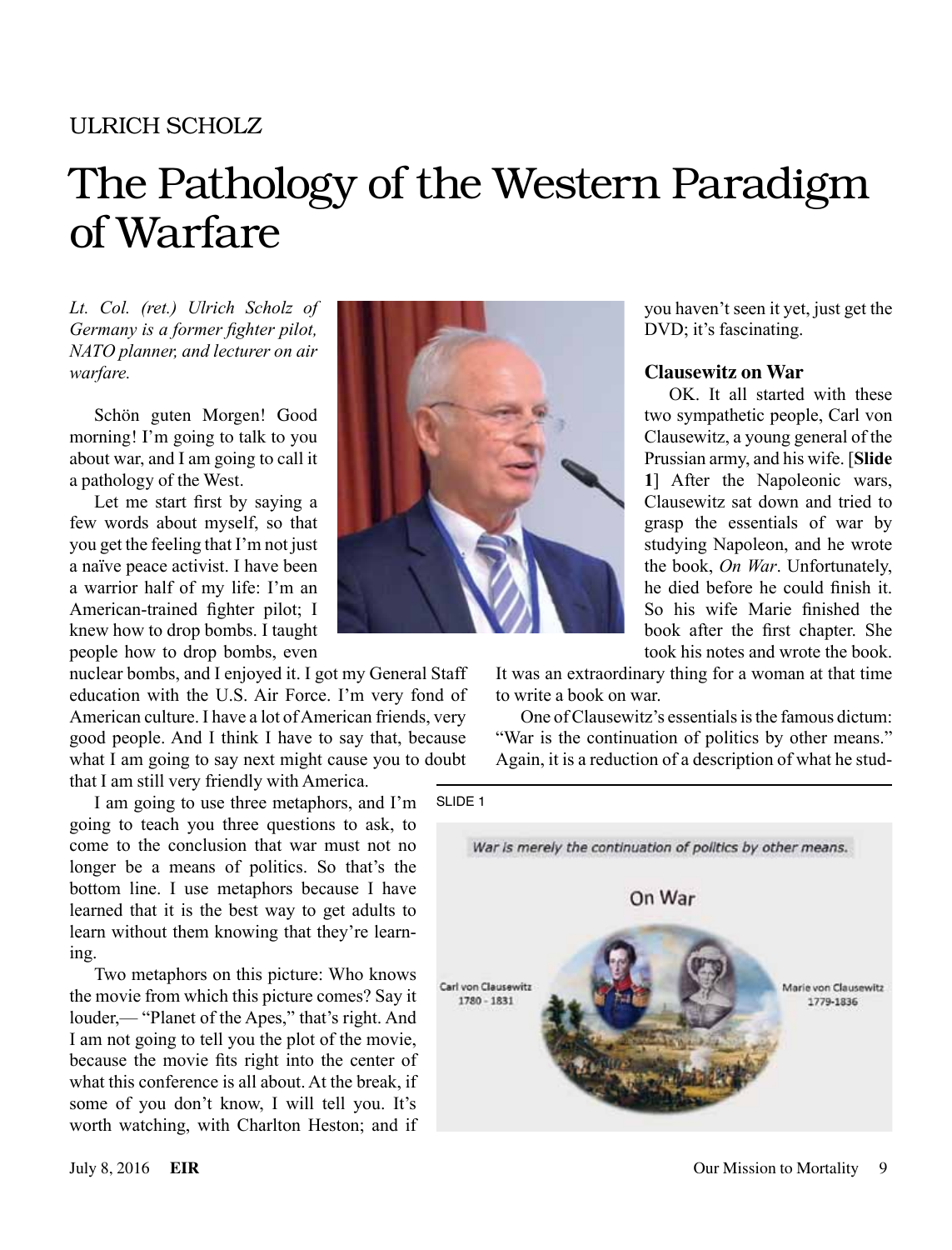SLIDE 2

War must not be a means of politics anymore.



#### SLIDE 3



ied. And now the unbelievable: Politicians and generals still, today, take this, Clausewitz's observation, like a cookbook. We must just study wars to apply it properly, to drive home political interests. And this is a scandal. If you look at the facts, in the last 200 years, in major wars, we have had more than 150 million dead. At the moment, we have 4,000 nuclear weapons, armed, active, in this world. And in our charters of international law, we have it written that war is prohibited. [**Slide 2**]

But politicians and generals still think about how to use war to drive home interests. I think there is some

pathology behind that. Because, with these facts, I think nobody who is sensitive,— I always say, "War is an offense to human intelligence." Because if you look at these facts, who could think of going to war? [applause] Thank you.

I am going to use a little rhyme that Goethe, the famous German poet, used as a metaphor. He wrote,

In breathing, there are two graces, Drawing the air in, and exhaling it. One constrains, and the other refreshes. So wondrously life is mixed. You thank God when He presses you, And thank him when He once again releases you.

> Now, I am comparing this metaphor of breathing to the capitalist system. For me, breathing in, is growth. In our systems we have learned to inhale; unfortunately, we have forgotten how to exhale. And war is for me, the ultimate, desperate way to try to inhale. You know, the disease behind this is asthma; people with asthma people cannot exhale. The Western economic system is asthmatic.

> So what do we have to do, to get a balanced way of breathing into our world? A change of paradigm, that's what we talk about. We must change. And my first step to that is to let go of this old war paradigm. That is where I want to get to.

### **The Three Questions**

Now to the three questions. If you read or hear about a government going to war, you should always put it into question, and

ask questions about these three things: What is the political aim? How does the military propose to achieve it? And what about our ethics when we do it? These three questions you can address to all wars throughout history, and I have just looked at the last 25 years of wars the West has waged. The West *fails* in all three. And still, it goes to war.

I am going to use the current Operation Inherent Resolve. That is the American bombing campaign against Daesh, the Islamic State, just to show you how these three things are flawed.

The Pentagon's homepage for Operation Inherent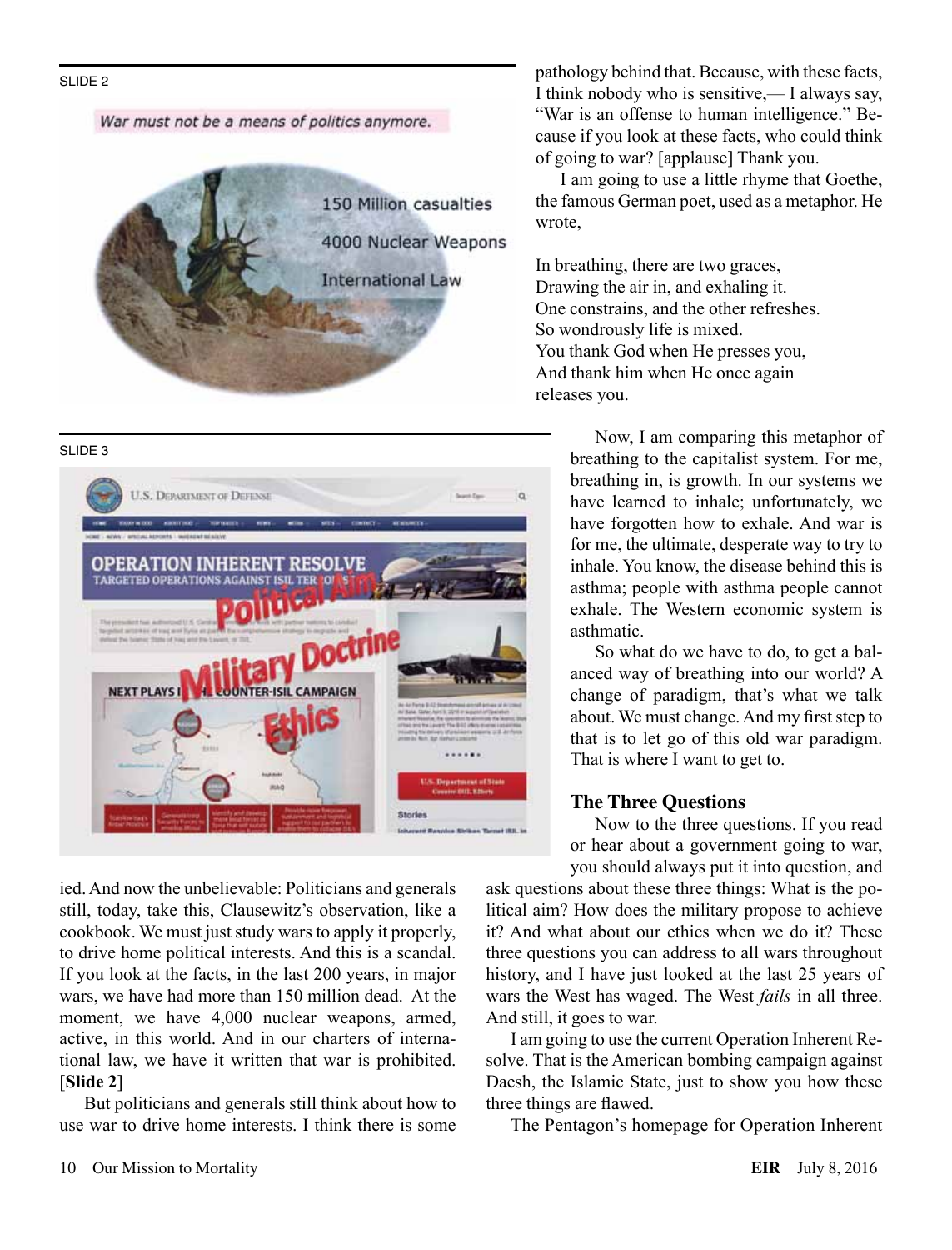Resolve is [http://www.inherentresolve.](http://www.inherentresolve.mil/) [mil/](http://www.inherentresolve.mil/). It is accessible to the public. [**Slide 3**] One thing a political aim must always have, for the military to go after it with military means, is an end-state. If the military has done its job, what does the world look like? And as we are in the West, and we like controlling, we like *numbers*. We like to have a figure. And on this homepage, you can find it: Every day they update the targets they have hit and destroyed. You can see it every day. [Here it is for May 31, 2016](http://www.inherentresolve.mil/Portals/1/Documents/Strike%20Releases/2016/05May/20160531%20Strike%20Release%20Final.pdf?ver=2016-05-31-080207-257).

They started counting in 2014. Unfortunately, they haven't given a number that, when reached, means that we have won. So you can do this counting forever. In Vietnam, they lost over counting

—"body count." You know that. They're doing it again. [applause] That's pathological, isn't it?

If you read, "destroyed buildings, 6,500," I ask myself, "who else was in the building besides terrorists? Who was in the neighboring building?"

So political aims must be clearly defined. There must be a clear statement of what the military must do. I will give you the political aims of Inherent Resolve. The first is "to militarily defeat Daesh, to increase regional stability." Is there any stability in this region? Is there anything we can increase? Read it! It's official. "To increase regional stability." That's fooling themselves, and fooling us. This is baloney.

A second political aim is "to defeat the ideology of Daesh." How can you defeat an ideology by dropping bombs? Tell me! "To stem the global flow of foreign fighters in all of our nations." Bombing in the Middle East will "stem the flow of terrorists in all of our nations." Can you do this militarily? [**Slides 4, 5**]

So these two political aims are the basis of all the bombing we do there every day. You could stop right there. What a waste of lives and money!

Next, military doctrine. President Obama said, in September 2014, that no U.S. ground forces will be used to fight Daesh. Doctrine is the *way* we fight. And after Vietnam, the United States developed a doctrine of jointness: We use everything we have in our stock—Army, Navy, Air Force, Special Forces. We look at the problem and then we decide, can we do it, and how do we want to do it. Obama said, "no ground



 $SI$  IDE 5

| Political Aim?                                                  |                    |
|-----------------------------------------------------------------|--------------------|
| <b>OPERATION INHERENT RESOLVE</b><br>TARGETS DAMAGED/DESTROYED* |                    |
| <b>Tanks</b>                                                    | 143                |
| <b>HMMWV's</b>                                                  | 382                |
| <b>Staging Areas</b>                                            | 1,627              |
| Buildings                                                       | 6,545              |
| Finfiding Po                                                    | 7,824              |
| <b>Oil Infrastructure</b>                                       | 1,620              |
| Other Targets                                                   | 8,233              |
| <b>TOTAL</b>                                                    | 26,374             |
| Carrett at of 11 May 2016                                       | Source (DWYCOW222) |

forces." A general should have said, right there, against all doctrine, "we don't do it." They're doing it anyway.

They are using rebel forces on the ground, indigenous forces, they call them—sounds scientific. It has nothing to do with jointness: There is no common military culture, there is no common language, there are no common procedures, there is no force coherence. It's just two different things happening. The Kurds and all the good guys are on the ground trying to do something, and the air war is taking place on top of them. Not very